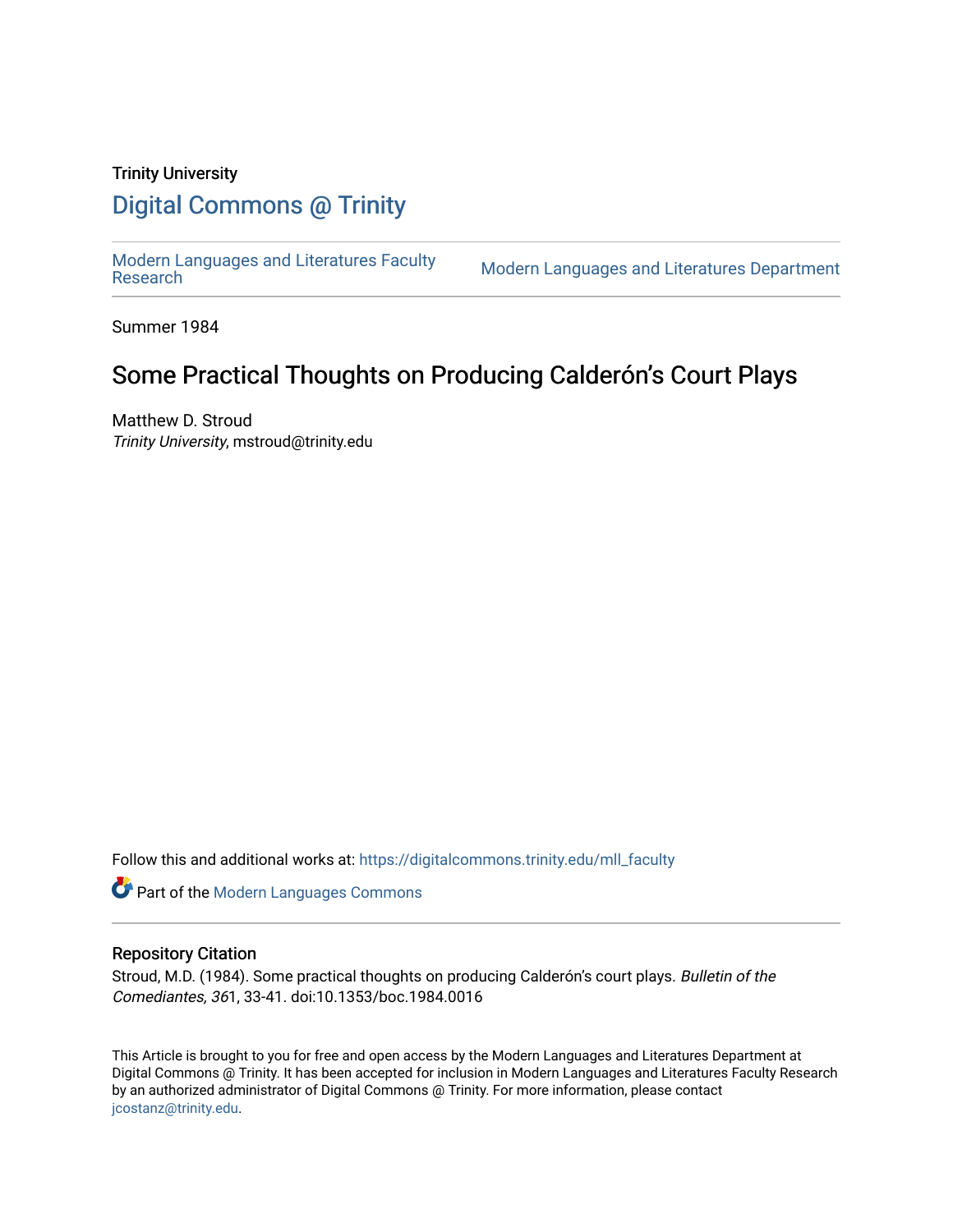## SOME PRACTICAL THOUGHTS ON PRODUCING CALDERÓN'S COURT PLAYS

MATTHEW D. STROUD Trinity University

There are two approaches to the production of Spanish Golden Age plays. One can create a new theatrical work that allows the creative personnel to stage their own concept, or one can try to recreate the historical event, in which case authenticity becomes an important consideration. Authenticity, however, is a relative term, especially when applied to seventeenth-century court plays, those musical and mythological extravaganzas presented to Philip IV and Charles II. Lyric theater is one of the most complicated and expensive genres of stage production to begin with, and the problems are compounded when one deals with a group of plays practically unknown to opera and theater people, musicologists, and audiences. To produce Golden Age court plays in the United States, one must contend with the lack of any recent versions to which to tum for answers and advice, few competent singers with the capability to manage a Spanish text, and, in general, a lack of interest on the part of most people other than scholars. One must convince directors, musicologists, singers, and funding institutions of the validity of spending so much time and money on a work that no one has ever seen and few have ever heard of, and that doesn't even have any arias as we have come to expect them. The major appeal of such a production is clearly not to a mass audience; instead it must appeal to those individuals and institutions that see the value in restaging early dramatic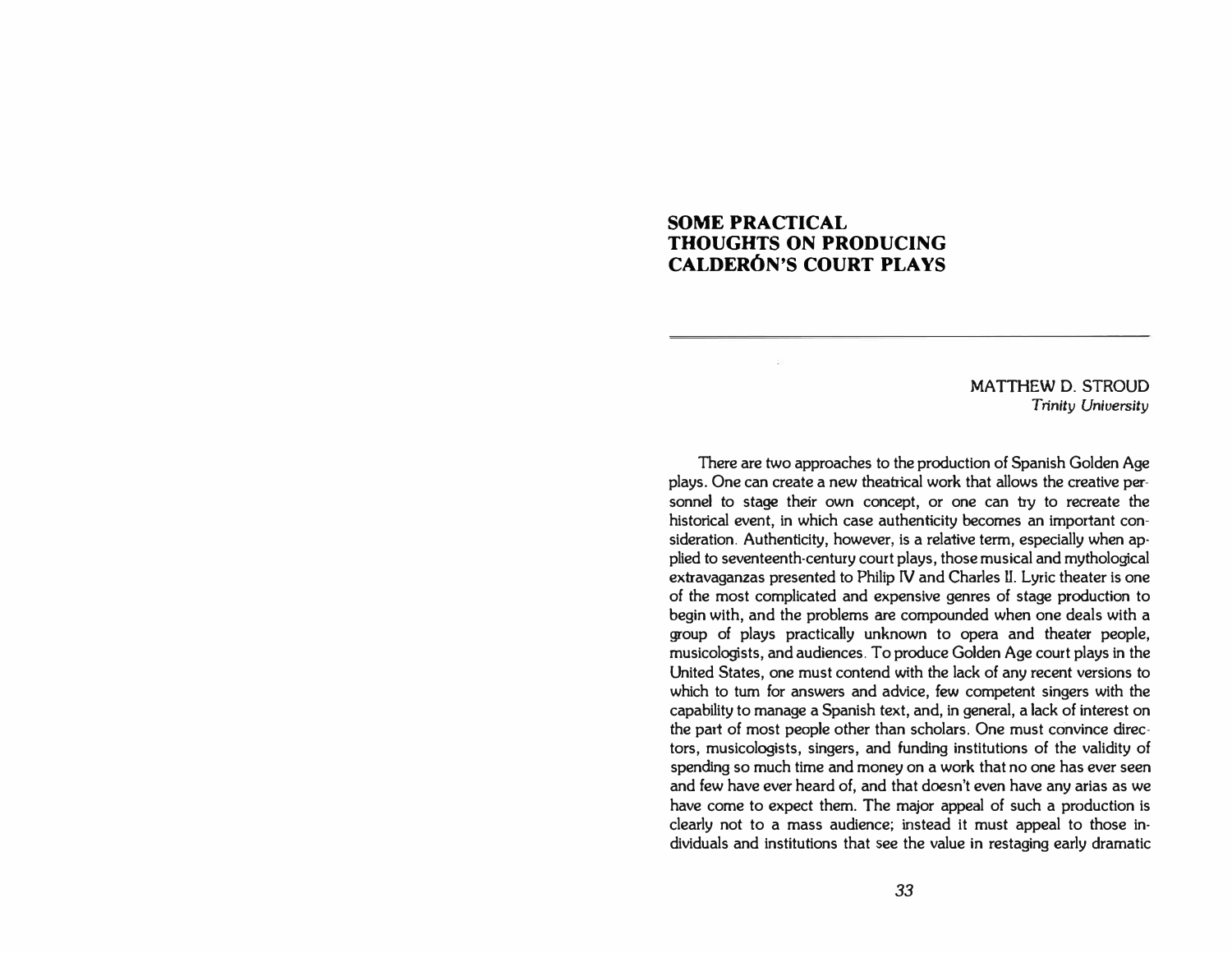works and whose income is not dependent on box office sales. Quite often for these institutions, notably universities and production companies funded in large part by public and private grants, It is precisely the historical value of a work that provides the principal motivation for production. The importance of history necessarily leads to discussions of authenticity. In this brief overview, I should like to address problems that one faces in producing Golden Age court plays in a more-or-less authen· tic fashion, especially with regard to staging, text, and music, with occasional references to the problems encountered with Trinity University's 1981 production of Celos aun del aire matan. Our small-scale production is by no means a perfect model, but it is one that has been produced and has raised pragmatic questions, the answers to which could be reduced in many cases to hours of manual labor and hard-dollar expenditure.

It is an unfortunate reality that the quality of an authentic recreation is almost wholly a function of the money available. Using university resources (which means no rental fee for the hall, student labor, student singers, student instrumentalists and faculty members as musical director, vocal coach, and producer), we spent over \$10,000, primarily on costumes, sets, and modest stipends for the stage director, lighting director, and set designer.' It would have been very easy to spend more than \$100,000 and still not have achieved a completely authentic pro· duction. I suppose that, with enough money, one could reconstruct the Coliseo of the Palacio del Buen Retiro, installing footlights and stage machinery, and reproduce the production schedule much as we imagine they did in 1660. Even then, of course, we could never bring back Philip IV and Mariana of Austria or the various political reasons for the presentations of the spectacles in the first place. Thus, starting from the in· escapable fact that no modem production can ever be absolutely authentic, one must content oneself with a few basics, adding as many special effects as the budget and the skill of the personnel will allow.

Actually, there is quite a bit of data concerning the staging of the court plays, including three sets of complete drawings of the scenery.' The basic Italianate wing and shutter perspective design is not difficult to set in place, and any minimally authentic production should produce it. Scene changes are more difficult, but again not outrageously so. It is in the area of stage machinery that major compromise begins. We know that court theaters all over Europe employed massive machinery consisting primarily of ropes and pulleys in order to stage special effects.' Consider the following stage direction as one example:

#### **Stroud**

Aura appears in the air in a cart drawn by two chameleons, and, singing, she descends to the stage, passing In front of everyone without their seeing her, and she ascends again on the other side with the last line.'

Let us assume for the moment that the directions are authentic even though the stage directions come only from printed versions rather than the manuscript. If the stage has the capacity to fly the actress, so much the better. Not all stages, however, have the necessary hardware to reproduce the more impressive effects in this and other examples: giant rocks that open to reveal palace gardens,' Galatea rising out of the sea,' Cupid and Anteros seated on thrones floating on clouds. 7 After all, these plays are known for their spectacular effects based primarily on rapid scene changes (mutaciones) and discoveries (apartencias). Modem technology can help solve some of the logistical problems, either by the use of motors to drive the machines or, more Importantly, by the use of lighting. The original stage designers had no electricity and, therefore, no capacity for lighting effects as we know them, although they did make use of chiaroscuro effects In painting the scenery. Part of the reason for the elaborate machinery was to produce special effects the best way they could. Today we can use any number of unhistoric but very effective means for producing special lighting effects: blackouts, color washes, transparency projections, spotlights, and so on. When the medium is film or videotape, the possibilities for special effects are practically endless. Though unauthentic in their execution, these effects do respond to the reason for the original machine effects-to add more visual stimulation for the audience. It Is considerably easier to be faithful to the spirit of the text than to the details of the original production.

Costumes and hair styles of the period would have reflected those of the court.• Considering the wealth of extant paintings of members of the court of Philip IV, it is not difficult for the costumer to get a rather accurate idea of the fashions at court thoughout the seventeenth century, although detail in the workmanship is often difficult to discern. The practical problems of the costumer relate to how ornate one wants the costumes to be, color and design according to character status and personality, the desirability of using hip-rolls or farthingales over the more authentic hoop skirts.' Hair styles are somewhat more problematical, in part because of the usually impressionistic treatment of hair by Velázquez and others, and partly because very few portraits show the backs of heads." In fact, both costumes and hair styles represent the greatest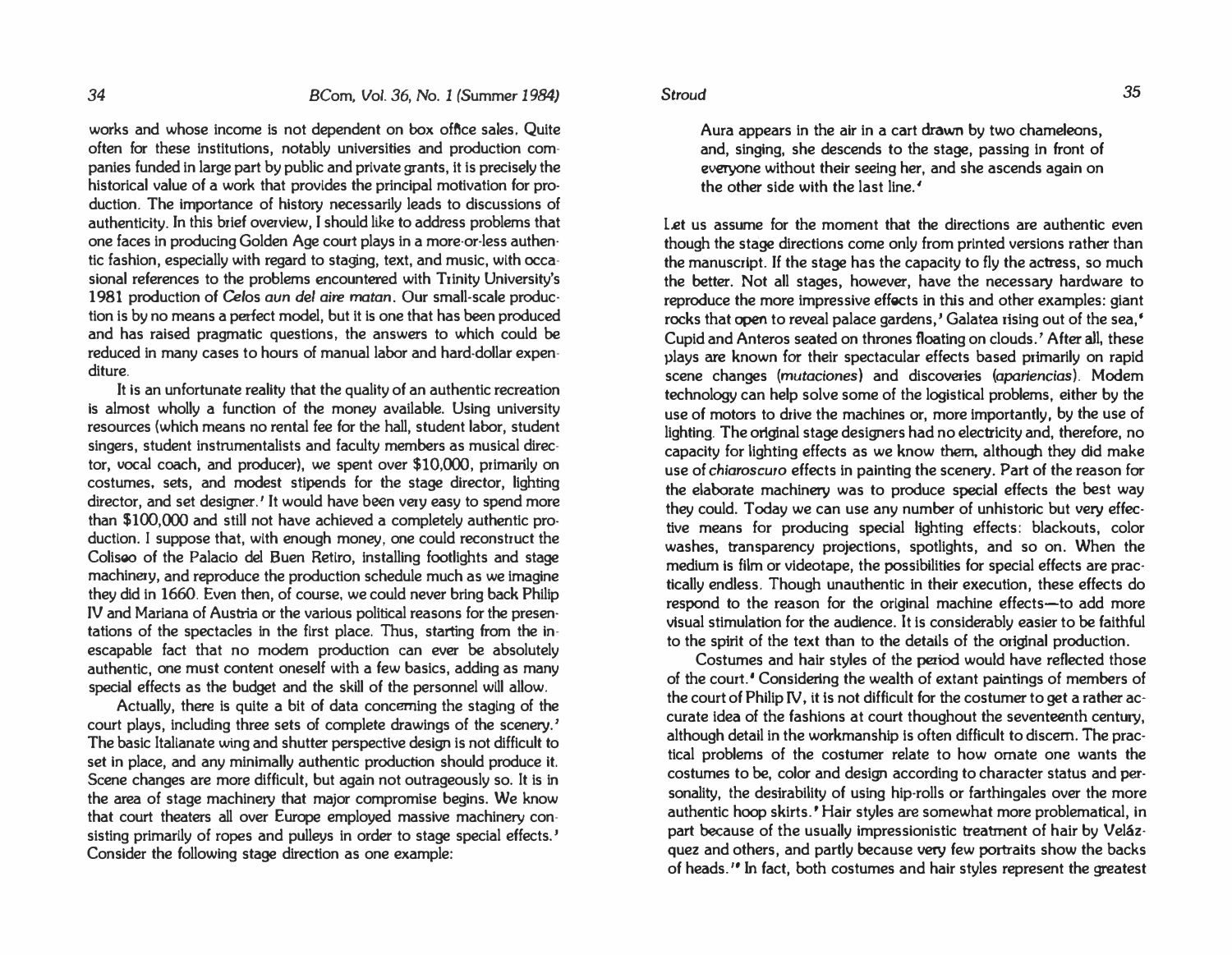number of decisions that must be made about details. At some point, someone must decide how many buttons are on a shirt, what shoes the characters should wear, where the hair is parted, and so forth.

Acting styles of the period would be considered quite excessive by today's standards. Jack Sage has documented to some degree the style of acting most appreciated in the Baroque: overwrought emotions, development of character only within the limits of certain «figures• or types, and the attempt to fill the spectator with awe and imagination.<sup>11</sup> Such histrionics are today seen only in parodies of melodrama, and some compromise needs to be made between the larger-than-life characters of the plays and the current desire to find real human motivation in the actions of the people on stage. Again, such decisions are a matter of taste and must be dealt with by producer, director, and actors early in the production process.

The text poses two principal problems. The first of these involves cuts. While to a literary scholar the idea of cutting text is unspeakable heresy, there are nevertheless compelling reasons for wishing to do so. In fact, if one eliminates the loas and the entremeses, most of which do not accompany the texts of the major plays with which they were originally performed, one has already made cuts. Futhermore, the music of the era was strophic in nature, and in the Baroque, the repetitions of verses became longer and longer as the seventeenth century progressed. In Celos, for example, the gracioso at one point repeats the same melodic line forty-two times (I, 387-428); on another occasion, Diana and the Furies sing nineteen verses of the same tune (III, 1433-1508). Perhaps productions should include all the strophic variations so that we might more fully appreciate the weight of Baroque repetition than we can do by hearing only two or three stanzas at a time. One cannot help but think that a modern audience would grow restless after so many repetitions of the same tune, no matter how catchy it may be. Moreover, cutting strophic variations also allows a cut in performance time. The threeact Celos has two acts of approximately fifty minutes each and a final act of one hour and fifteen minutes. That is about the same running time as Don Giovanni, but the music is much more repetitive. There is, in fact, no true aria in the entire opera. The compromise here is one between rigorously following the complete text and trying to lighten some of the historical weight from a production that will most likely be the audience's introduction to Golden Age court plays if not Golden Age drama in general. It is a hard decision, and each production must come to its own solution.<sup>12</sup>

#### Stroud 37

The second major problem with the text is one that has perennially confronted editors of the plays: which version is better, and which version is more authentic? This problem is especially true of the plays that do not have an autograph manuscript version. It is to be hoped that, if one is able to arrive at definite answers at all, the better version and the more authentic version wlll be the same one. The choice is often complicated when the music Is considered as well as the text. One particular example from Celos is a line by Eróstrato: «... me tiene con recelo / de si fui visto o no,» to which Rústico says, «¡Válgame el cielo!» (I, 373-74). The lines rhyme (recelo, cielo) and scan well as part of the silva. Unfortunately, the music goes with an alternate version found in the manuscript: «me tiene el coraz6n rezeloso I de si fue visto o no,• which not only neither rhymes nor scans, but which suffers poetically as well. For performance we chose the latter version, the only change being «fui» for «fue»; for publication, we chose the former.

The musical component of these plays is the area in which one is least sure of the truth and has to depend on educated guesses. The reason, naturally enough, is that there is less music of the era to study than either literary texts or treatises on staging. Indeed, there are very few works for which we have all the music available,<sup>13</sup> although certain others could be produced through skillful reconstruction.<sup>14</sup> Tessitura, pitch, and instrumentation / orchestration all pose problems. As is well known, most of the roles in the court plays were performed by women.<sup>15</sup> Consequently, one must either cast women in those roles written for sopranos, or transpose the male roles for tenors and basses. Transposition involves its own problems, however. Because there are no separate arias, to transpose one part automatically Implies transposing an entire section in most cases. Moreover, pitch itself is a relative concept until the nineteenth century, and there has long been a debate over whether earlier manuscript notation represents a pitch higher than, lower than, or the same as that of today. Some eminent musicologists believe that Spanish music of the time was written a fourth or a fifth higher than it sounded.<sup>16</sup> Others of equal stature present evidence to the effect that Baroque notation may have varied over the years, but that it did not vary all that much.<sup>17</sup> With that debate as background, the musicologist working on a specific production must also take Into consideration the capability and ranges of the singers in that production. In Celos, for example, the role of Aura is particularly high, perhaps because of its dramatic content and because the character does, after all, represent air. Lowering Aura's part involves problems with other characters that are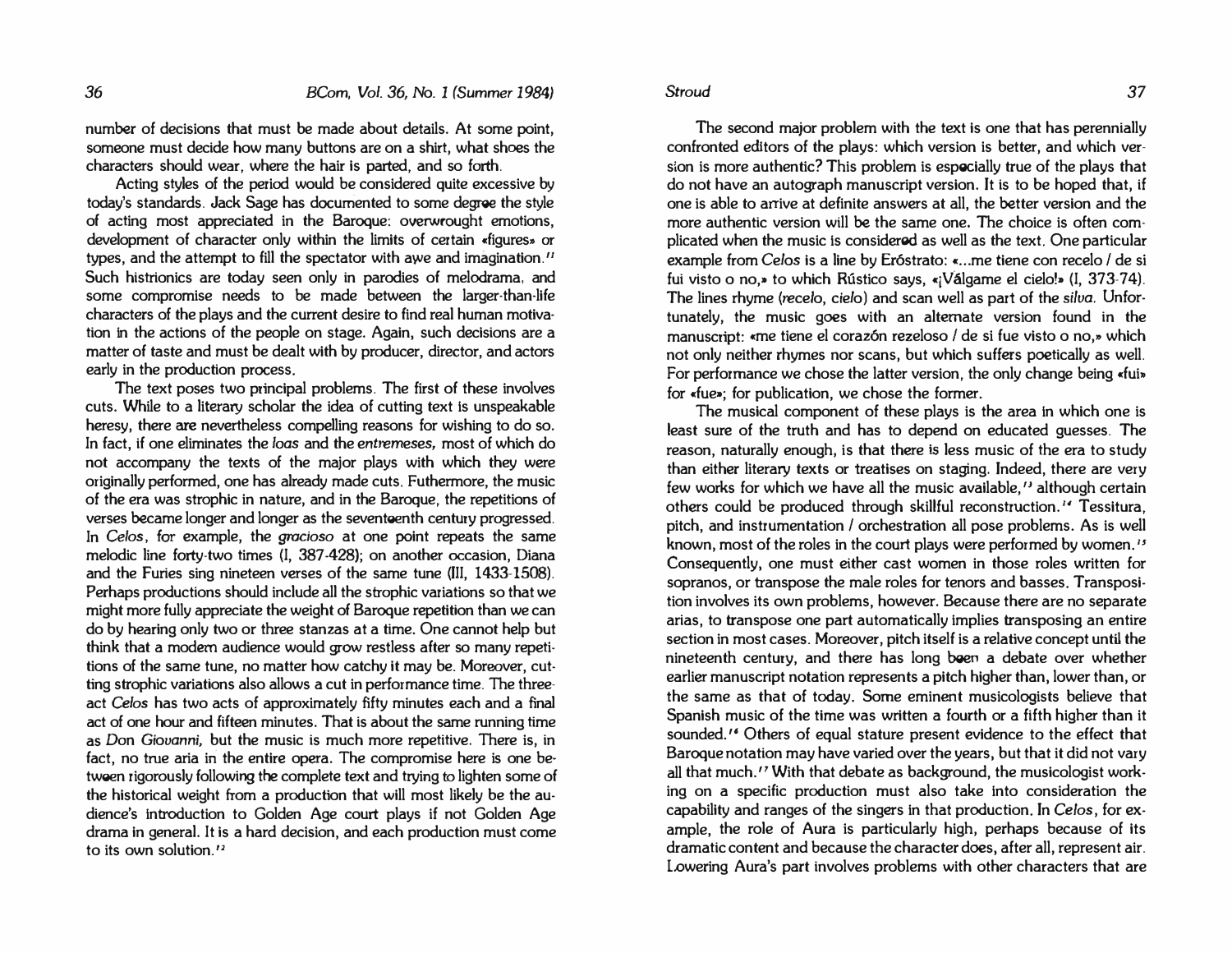already at the lower end of their ranges." Futhermore, these decisions need to be made before any of the expensive and time-consuming process of copying parts begins, because It is not as easy for instrumentalists to transpose while playing as it is for vocalists to transpose while singing.

Then there is the matter of instrumentation and orchestration. Not one of the existing musical accompaniments for the theater contains more than a voz y bajo (melodic line and simple indication of basso continuo), from which the musicologist must recreate the full partitura including the figured bass. Instrumentation is very Important in the strophic variations where the primary musical interest comes from the use of different instruments in the repetitions. We do know the instruments in the royal chapel orchestra in 1633," but all such information tells us is that combinations of strings and winds were used. There is no indication that certain Instruments were used in particular plays, or the specific manner in which they were combined to produce different timbres. In addition, to be faithfully authentic, chirimfas and bajoncillos should be located and used rather than other instruments, usually from northern Europe or Italy, normally found in Collegia Musica. Even if one were to go to the trouble of obtaining reproductions of the Spanish instruments, there is no guarantee that the modern construction would produce the exact timbre and pitch of the original ones.

In summary, a truly authentic production of a Spanish Golden Age court play is impossible. We do not know the pitch, the instrumentation, the exact text used, the exact scenery for most plays, or which /oas and entremeses accompanied the majority of the comedias de tramoyas. Moreover, there are legitimate reasons to alter authenticity even when it is possible: the use of the electricity, the use of men in male roles, modern acting techniques, cuts to reduce playing time and repetition, and the like. What one seeks in such a recreation, then, is not adherence to every detail of the historical original, but an attempt to recreate the effect of the original-its basic overall appearance, its grandeur, its spectacle, Its entertainment. In large part, the role of the modem producer is the same as that of the original producer. One must take the poet's words and the composer's music, create a dramatic environment in which the action can take place given the limitations of budget, personnel, and the theater in which the play is to be presented, and somehow make the end product entertaining to an audience. It Is comforting to know that our efforts are still well rewarded, for these works continue to offer interesting actions, engaging melodies, and amusinggraciosos. The

#### Stroud 39

Spanish Golden Age court plays may not be up to the standards of Verdi and Mozart, or even Handel and Lully, but they do not deserve the neglect that they have suffered for the past two centuries.

#### NOTES

1. The outside funding for Celos qun del gire matan was provided by a grant from the Ewing Halsell Foundation of San Antonio.

2. The illustrations for Calderón's La fiera, el rayo  $y$  la piedra were first published by Angel Valbuena Prat, �La escenograffa de una comedla de Calderon,• AEAA, 6 (1930), 1-16, and they have been reproduced several times. The Illustrations for Juan V�ez de Guevara's Los celos hacen estrellos can be found in the edition of that work by John E. Varey and N. D. Shergold (London: T6mesls, 1970). Eleven drawings for Fortunos de Andr6medo y Perseo are offered by Phyllis Dearborn Massar, •Scenes for a Calder6n Play by Bacclo del Blanco,» Master Drawings, 15 (1977), 365-75 and plates 21-31. Ground plans of the Co/iseo of the Buen Retlro are reproduced in N. D. Shergold, A History of the Spanish Stage (Oxford: Clarendon Press, 1967), plates 3, 29, and 30. Ground plans of the Salon dorado of the Alcázar are reproduced in the Varey-Shergold edition of Los celos hocen estrellos mentioned above, plate 13. For more information on sources relative to staging, costuming, etc., for the Golden Age theater, the two most important references are Hugo A. Rennert, The Spanish Stage in the Time of Lope de Vega (New York: Hispanic Society of America, 1909; rpt. New York: Dover, 1963), and Shergold's History, both of which provide copious references to historical documents. For a further bibliography on the history of the Spanish lyric theater, see my edition of Calder6n's Celos oun de/ oire maton, (San Antonio: Trinity Univ. Press, 1981), which Is also the source of all references to Celos in this article.

3. For a comparison with staging techniques In other countries, see Barnard Hewitt, ed., The Renaissance Stage: Documents of Serlio, Sobbattinl, and Furttenbach, trans. Allardyce Nicoll, John H. McDowell, and George R. Kernodle (Coral Gables: Univ. of Miami Press, 1958); Stephen Orgel and Roy Strong, lfligo Jones: The Theatre of the Stuart Court, 2 vols. (Berkeley: Univ. of California Press, 1973); and Percy Simpson and C. F. Bell, Designs by lfligo Jones for Mosques and Plays at Court (New York: Russell and Russell, 1924; rpt. 1966).

- 4. Celos oun de/ olre matan, p. 112.
- 5. Celos oun de/ oire matan, p. 146.

6. Pedro Calderón de la Barca, El mayor enconto amor, in Obras completas, ed. Angel Valbuena Briones (Madrid: Aguilar, 1959), I. 1544.

1. Calder6n, Lo fiero. el royo y lo pledro, in Obros comp/etas, I, 1630.